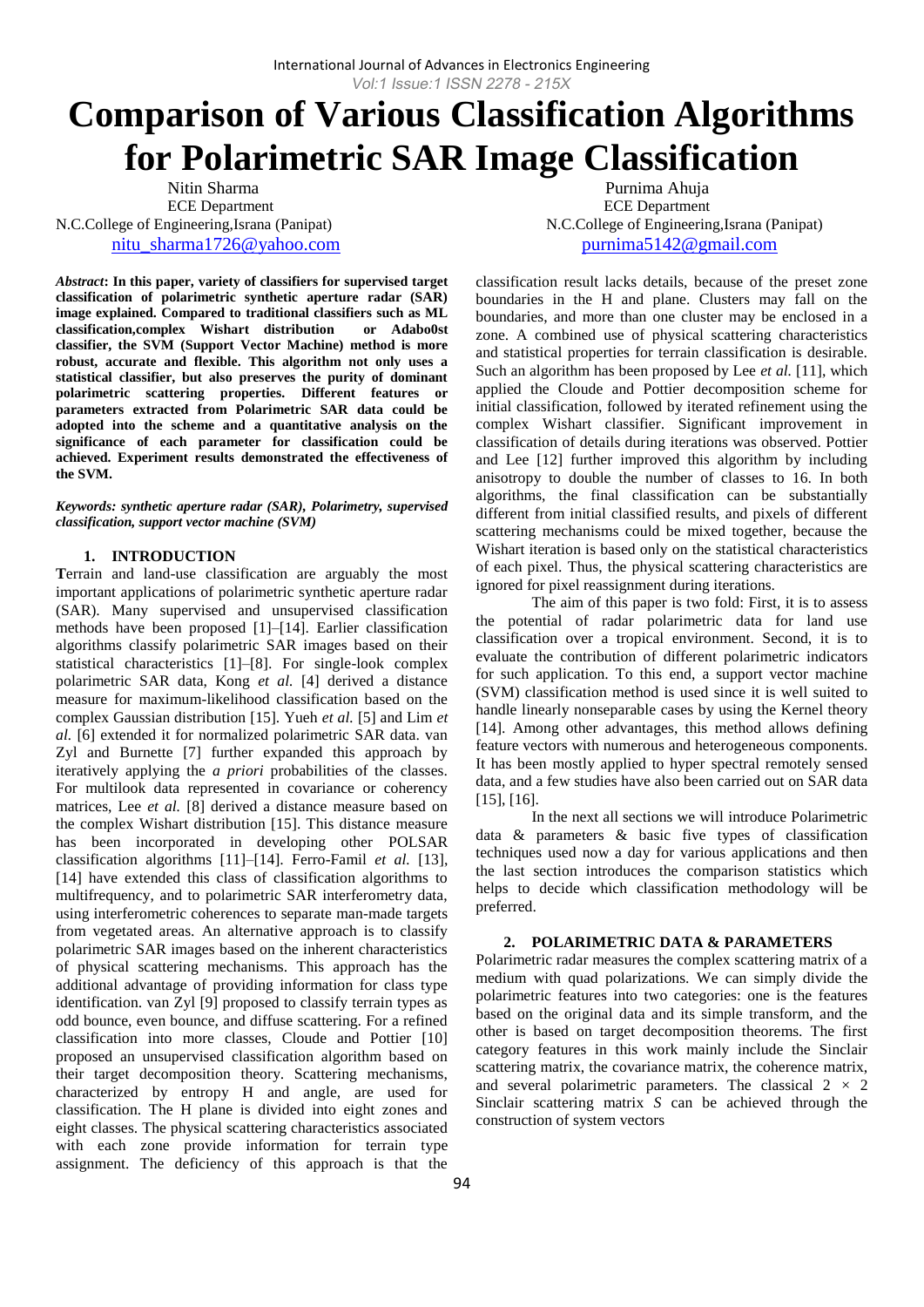$$
S = \begin{pmatrix} S_{HH} S_{HV} \\ S_{VH} S_{VV} \end{pmatrix}
$$

In the monostatic backscattering case, for a reciprocal target matrix, the reciprocity constrains the Sinclair scattering matrix to be symmetrical, that is,  $S_{HV} = S_{VH}$ . Thus, the two target vectors *kp* and  $Ω<sub>l</sub>$  can be constructed based on the Pauli and lexicographic basis sets, respectively. With the two vectorizations we can then generate a coherency matrix *T* and a covariance matrix *C* as follows:

$$
K_{p} = \frac{1}{\sqrt{2}} \begin{bmatrix} S_{HH} + S_{VV} \\ S_{HH} - S_{VV} \\ 2S_{HV} \end{bmatrix} ; [T] = \langle K_{p}.K_{p}^{*T} \rangle
$$
  

$$
\Omega_{l} = \begin{bmatrix} S_{HH} \\ \sqrt{2}S_{HV} \\ S_{VV} \end{bmatrix} ; [C] = \langle \Omega_{l}. \Omega_{l}^{*T} \rangle
$$

All the classifiers accepts these features as an input for classification and depending upon the optimum feature selection for a particular application,any one classifier can be adopted for successful classification of Polarimetric SAR Image.

## **3. POLARIMETRIC SAR CLASSIFICATION ALGORITHM**

*(a) Maximum Likelihood Classifier:* Maximum Likelihood (ML) technique is one of the most popular methods for SAR image classification. It determines the distributions of the information extracted from the image in each band for each class. Each unknown pixel is then assigned to a class based upon Gaussian probability. The likelihood function is given as follows on the assumption that the ground truth data of class *k*  will form the Gaussian distribution [25].

$$
L_i(X) = \frac{1}{(2\Pi)^{\frac{\prod j}{2}} |S_i|^{\frac{1}{2}}} \exp\left[-\frac{1}{2}(X - \bar{X})^T S_i^{-1} (X - X_i)\right]
$$
  
Where  

$$
X = \begin{bmatrix} X1 \\ X2 \\ X3 \\ \vdots \\ Xn \end{bmatrix}
$$
  

$$
X = \begin{bmatrix} X1 \\ X3 \\ \vdots \\ Xn \end{bmatrix}
$$

*Xi* is the mean vector of the ground truth data in class *i, Si* is the variance-covariance matrix of *i* class produced from the ground truth data and *Si* is the determinant of *Si* . The ML classifier is popular because of its robustness and simplicity. It also provides a consistent approach to parameter estimation problems. In addition, ML classifier has desirable mathematical and optimality properties. From the statistical point of view, with the small value of variance, a narrow confidence interval can be obtained, resulting an accurate classification of the image [26].

*(b) Adaboost Classifier:* Boosting is a powerful and wellstudied method of finding a highly accurate classifier by combining many weak classifiers generated by a base learning algorithm. The final hypothesis is, typically, a weighted vote of the weak hypotheses. By keeping each of the weak hypotheses to be a simple rule, one can then control the complexity of the final hypothesis, and thereby, using VCtheory [10], expect a low error on the test examples as well. A major breakthrough came in the form of Freund and Schapire's ADABOOST algorithm [11] which is extremely efficient and also very easy to implement. It has received extensive empirical and theoretical study and has been found to work very well on several practical two-class classification problems. Throughout this work we apply the variant of the AdaBoost algorithm presented by Viola and Jones [12]. This variant restricts the weak classifiers to depend on singlevalued features *f j* only. The algorithm is described as follows: The AdaBoost procedure can be easily interpreted as a greedy feature selection process. Consider the general problem of boosting, in which a large set of classification functions are combined using a weighted majority vote. The challenge is to associate a large weight with each good classification function and a smaller weight with poor functions. AdaBoost is an aggressive mechanism for selecting a small set of good classification functions which nevertheless have significant variety. Drawing an analogy between weak classifiers and features, AdaBoost is an effective procedure for searching out a small number of good "features" which nevertheless have Significant variety.

*(c) Freeman Decomposition:* In 1998, Freeman [4]proposed a polarimetric target decomposition algorithm based on a threecomponent scattering model. Assuming that the reciprocity of scattering came into existence, Freeman designed the modeling of three important scattering mechanisms--- volume (or canopy) scattering, double-bounce scattering and surface scattering. For volume scattering, it is assumed that the radar return is from a cloud of randomly oriented, very thin, and cylinder-like scatterers. Double-bounce scattering is modeled by scattering from a dihedral corner reflector, where the reflector surfaces can be made of different dielectric materials. Finally, surface scattering is modeled by a first-order Bragg modeling. By making several simplifying assumptions, the second-order statistics of the resulting three covariance matrixes can be derived. Based on these models, Freeman thought that the covariance matrix of target can be represented by the weighted sum of the covariance matrices of three scattering mechanisms:

$$
<\!\! [C]\!\!> =\!\! f_v[C_V]\!+\! f_s\, [C_S]\!+\! f_D[C_D]
$$

Further according to the conclusion of van Zyl [5], the decomposition coefficients of the three scattering mechanisms can be obtained by Freeman

decomposition, and the dominant scattering mechanism of target can be determined by comparing three coefficients.

*(d) Wishart Distribution Classifiers:* Assuming that the reciprocity principle is satisfied, the complex scattering vector measured by a fully polarimetric SAR is  $x = [S_{HH} \quad \sqrt{2}S_{HV}]$  $S_{VV}$ <sup>T</sup> where "T" denotes the matrix transpose.For dualpolarization SAR, the scattering vector is :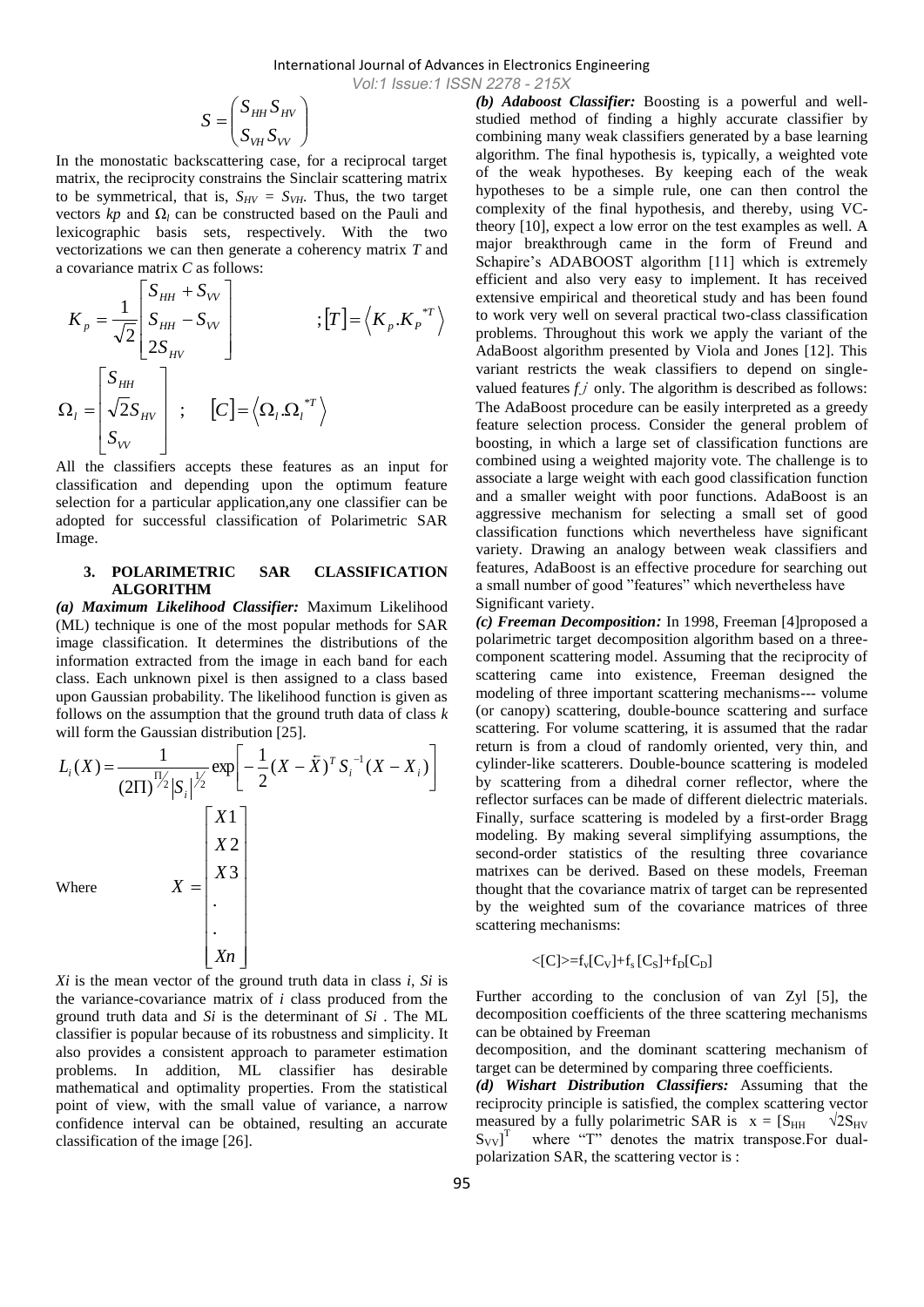Vol:1 Issue:1 ISSN 2278 - 215X

 $x=[S_1 S_2]^T$  where the subscripts "1" and "2" denote HH, HV or VV.The polarimetric covariance matrix is [1] as follows:

$$
C=\!\left(\sum_{i=1}^L x_i{x_i}^H\right)\!/L
$$

Where L is the number of looks, xi is the ith look sample of x and "H" refers to the complex conjugate transpose. C has the

complex Wishart distribution[11].  
\n
$$
p^{(L)}(C) = \frac{L^{qL}|C|^{L-q} \exp\left\{-LT_r(\sum e^{-1}C)\right\}}{R(L,q)|\sum e^{-L}|}
$$

Where  $\Sigma = E\{C\}$  is the ensemble average of C, q is the number of polarimetric channels.Tr(.) and {.} denote the trace and determinant of a matrix, respectively  $.R(L,p)=\pi^{q(q-1)/2}$  $f(L)$ ..... $f(L-q+1)$  is the normalization factor, and  $f(L)$  is the gamma function.

*(e) Support Vector Machine:* Support vector machine theory is based on statistical learning theory and the minimization principle to structure risk. It has stronger generalization ability. The basic principle of the SVM is to find the optimal linear hyperplane such that the expected classification error for unseen test samples is minimized. On the basis of this principle, a linear SVM uses a systematic approach to find a linear function with the lowest VC dimension. For nonlinear separable data, the SVM can map the input to a high dimensional feature space where a linear hyperplane can be found. Therefore a good generalization can be achieved by the SVM compared to conventional classifiers [2]. In the case of a linear separable two-class problem, with examples {(x1, y1),  $(x_2, y_2)$ ......  $(x_m, y_m)$ , the final optimal decision function can be obtained:

$$
f(x) = \operatorname{sgn}\left\{\sum_{i=1}^{m} \alpha_i y_i(x_i.x) + b\right\} \tag{1}
$$

For a linear SVM, the kernel function is just a simple dot product in the input space. For a nonlinear SVM, the samples can be projected to a feature space of higher dimension via a nonlinear mapping function. Then the optimal decision function can be written as:

(1)

(4)

$$
f(x) = \operatorname{sgn}\left\{\sum_{i=1}^{m} \alpha_i y_i(x_i, x) + b\right\} \tag{2}
$$

Where  $K(x, xi)$  is the kernel function. The kernel function in the SVM classifier plays the important role of implicitly mapping the input vector into a high dimensional feature space. There is currently no technique available to learn the form of kernels. Common choices of kernel function are the linear kernels, polynomial kernels, and Gaussian RBF kernels in SVM research. They are defined as follows:

- Linear kernels  $k(x, x_i) = x.x_i$ (3)
- Polynomial kernels  $[(x.x_i)+1]^q$  $k(x, y) = [(x.x_i) + 1]$

Guassian RBF kernels

$$
k(x, y) = \exp\left\{-\frac{|x - x_i|^2}{\sigma^2}\right\} \qquad (5)
$$

### **4. EXPERIMENTAL RESULTS**

Examples are given in this section to illustrate the effectiveness of this classification algorithm. NASA/JPL AIRSAR L-band data of San Francisco are used to show the applicability of this algorithm for general terrain classification using the original four-look data. The spatial resolution is about 10 \*10 m. This polarimetric SAR data has 700\*901 pixels. The radar incidence angles span from 5 to 60 . This data was originally four-look processed. To retain the resolution, no speckle filtering or additional averaging is applied. This scene contains scatterers with a variety of distinctive scattering mechanisms. The original POLSAR image is displayed in Fig. 1(a), with Pauli matrix components: HH VV HV , and HH VV , for the three composite colors: red, green, and blue, respectively. The Maximum Likelihood Classification is shown in Fig.2(b). The Freeman decomposition using , and for red, green, and blue is shown in Fig. 2(c). The Freeman decomposition possesses similar characteristics to the Pauli-based decomposition, but Freeman decomposition provides a more realistic representation, because it uses scattering models with dielectric surfaces. In addition, details are sharper. The Classification results by Adaboost Classifier are clearly shown in Fig 2(d).The most accurate classification is achieved by recent classifier SVM is shown in Fig.2(e).Comparison of classification accuracy in NASA/JPL AIRSAR L-band data of San Francisco is explained in Table 1.

# **5. CONCLUSION**

We addressed the problem of classifying POLSAR image with help of different classifiers. Firstly,using PolSARpro4.2 software we present an evolution of different features for POLSAR image classification with classifiesr. And the operation of all classifiers are proposed. After evolution, the features are concatenated & optimum feature selection for SVM is performed on the combined feature. Our observation suggests can get the feature weight as well as the SVM parameters. According to the feature weights vector, those features with non-zero weights are selected out and subsequently used for classification. SVM actually improves the classification rate, computation efficiency and complex by effectively pruning away irrelevant features.

#### **ACKNOWLEGEMENT**

The authors would like to thank the JPL AIRSAR team and the DLR E-SAR team for their sustained effort in providing valuable polarimetric SAR data.

#### **REFERENCES**

[1] E. Rignot, R. Chellappa, and P. Dubois, "Unsupervised segmentation of polarimetric SAR data using the covariance matrix," IEEE Trans. Geosci. *Remote Sensing*, vol. 30, pp. 697–705, July 1992.

[2] K. S. Chen et al., "Classification of multifrequency polarimetric SAR images using a dynamic learning neural network," IEEE Trans. Geosci. *Remote Sensing*, vol. 34, pp. 814–820, May 1996.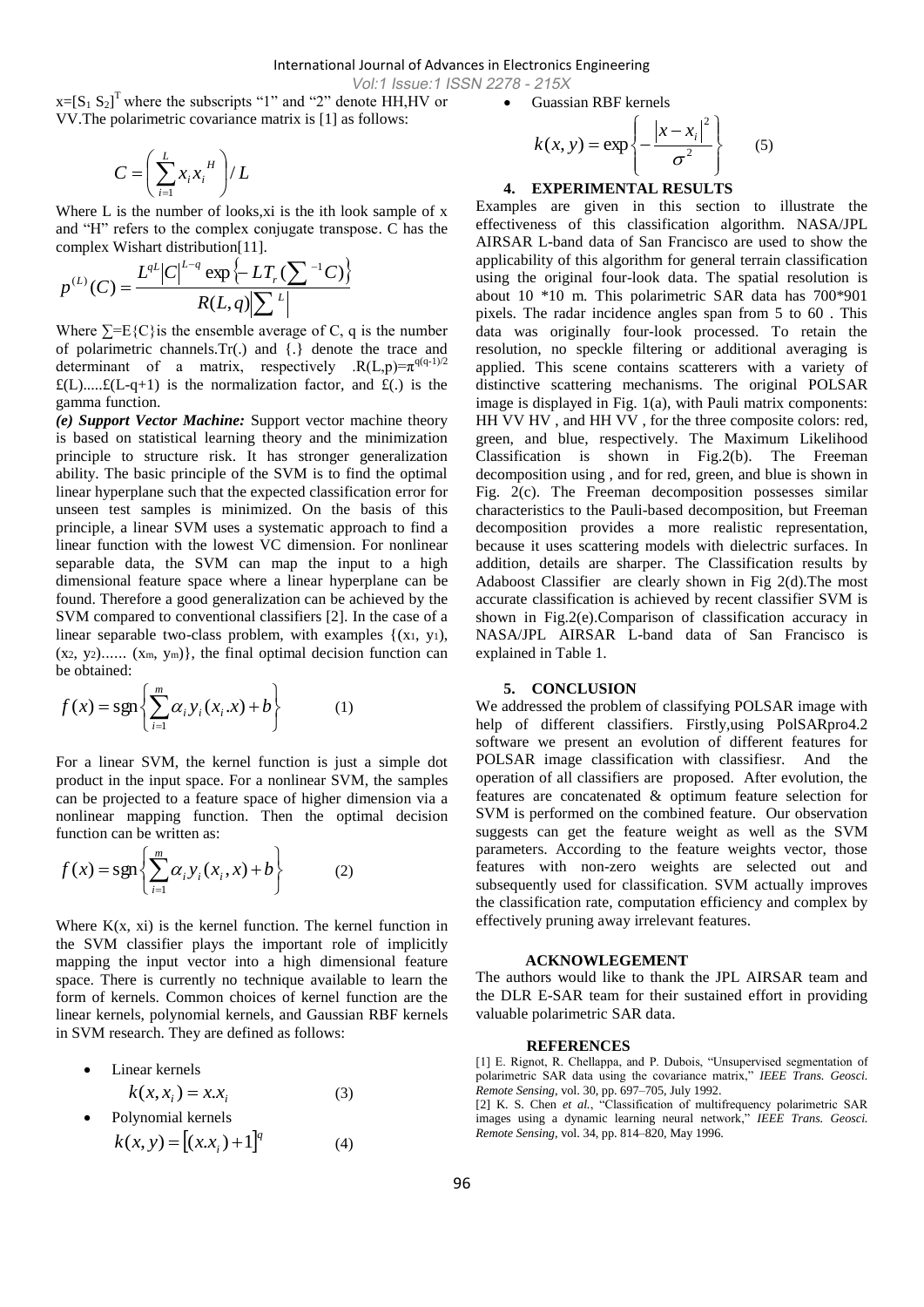Vol:1 Issue:1 ISSN 2278 - 215X

[3] L. J. Du and J. S. Lee, "Fuzzy classification of earth terrain covers using multi-look polarimetric SAR image data," *Int. J. Remote Sens.*, vol. 17, no. 4, pp. 809–826, 1996.

[4] J. A. Kong, A. A. Swartz, H. A. Yueh, L. M. Novak, and R. T. Shin, "Identification of terrain cover using the optimum polarimetric classifier," *J. Electromagn. Waves Applicat.*, vol. 2, no. 2, pp. 171–194, 1988.

[5] H. A. Yueh, A. A. Swartz, J. A. Kong, R. T. Shin, and L. M. Novak, "Bayes classification of terrain cover using normalized polarimetric data," *J. Geophys. Res. B-12*, vol. 93, pp. 15.261–15.267, 1998.

[6] H. H. Lim *et al.*, "Classification of earth terrain using polarimetric SAR images,‖ *J. Geophys. Res.*, vol. 94, pp. 7049–7057, 1989.

[7] J. J. van Zyl and C. F. Burnette, "Baysian classification of polarimetric SAR images using adaptive a priori probability," *Int. J. Remote Sens.*, vol. 13, no. 5, pp. 835–840, 1992.

[8] J. S. Lee, M. R. Grunes, and R. Kwok, "Classification of multi-look polarimetric SAR imagery based on complex Wishart distribution," Int. J. *Remote Sens.*, vol. 15, no. 11, pp. 2299–2311, 1994.

[9] J. J. van Zyl, "Unsupervised classification of scattering mechanisms using radar polarimetry data," *IEEE Trans. Geosci. Remote Sensing*, vol. 27, pp. 36– 45, Jan. 1989.

[10] S. R. Cloude and E. Pottier, "An entropy based classification scheme for land applications of polarimetric SAR," IEEE Trans. Geosci. Remote Sensing, vol. 35, pp. 68–78, Jan. 1997.

[11] J. S. Lee, M. R. Grunes, T. L. Ainsworth, L. J. Du, D. L. Schuler, and S. R. Cloude, "Unsupervised classification using polarimetric decomposition and the complex Wishart classifier," IEEE Trans. Geosci. Remote Sensing, vol. 37, pp. 2249–2258, Sept. 1999. LEE *et al.*: UNSUPERVISED TERRAIN CLASSIFICATION 731

[12] E. Pottier and J. S. Lee, "Unsupervised classification scheme of POLSAR images based on the complex Wishart distribution and the H/A/alpha— Polarimetric decomposition theorem," in *Proc. 3rd EUSAR 2000 Conf.*, May 2000.

[13] L. Ferro-Famil, E. Pottier, and J. S. Lee, "Unsupervised classification of multifrequency and fully polarimetric SAR images based on H/A/alpha-Wishart classifier," *IEEE Trans. Geosci. Remote Sensing*, vol. 39, pp. 2332– 2342, Nov. 2001.

[14] , "Unsupervised classification and analysis of natural scenes from polarimetric interferometric SAR data,‖ in *Proc. IGARSS*, 2001.

 $\overline{1}$  [15] N. R. Goodman, "Statistical analysis based on a certain complex gaussian distribution," *Ann. Math. Stat.*, vol. 34, pp. 152-177, 1963.

[16] A. Freeman and S. L. Durden, "A three-component scattering model for polarimetric SAR data," *IEEE Trans. Geosci. Remote Sensing*, vol. 36, pp. 963–973, May 1998.

[17] Wade C. Schwartzkopf, Alan C. Bovik, and Brian L. Evans, "Maximum-Likelihood Techniques for Joint Segmentation- Classification of Multispectral Chromosome Images‖, *IEEE Transactions On Medical Imaging*, Vol. 24, No. 12, 2005, pp. 1593-1609.

[18] V. N. Vapnik, "Estimation of Dependences Based on Empirical Data," *Springer Verlag,* 1982.

[19] Y. Freund and R. E. Schapire, "A Decision-Theoretic Generalization of On-line Learning and an pplication to Boosting," Journal of Computer and *System Sciences,* vol. 55, pp. 119-139, 1997.

[20] Viola, M. J. Jones. "Robust Real-Time Face Detection." *International Journal of Computer Vision* 57(2), pp. 137-154, 2004.

[21] J. J. Van Zyl, "Unsupervised classification of scattering behavior using radar polarimetry data", *IEEE Trans. on GRS*, 1989, pp. 36-45.

[22] J. S. Lee, K. W. Hoppel, S. A. Mango, and A. R. Miller, "Intensity and phase statistics of multilook polarimetric and interferometric SAR imagery,' *IEEE Trans. Geosci. Remote Sens.*, vol. 32, no. 5, pp. 1017– 1028, Sep. 1994.

Table 1. Performance Comparison of different classifiers

| Name of the Classifier      | Overall Training Time (s) |
|-----------------------------|---------------------------|
| ML                          | 154.28                    |
| Freeman Decomposition       | 65.56                     |
| <b>Adaboost</b>             | 41.76                     |
| <b>Wishart Distribution</b> | 40.66                     |

| $V = -$<br>$\sim$ 1 $\sim$ 1 $\sim$ |       |
|-------------------------------------|-------|
| SVM                                 | 34.87 |
|                                     |       |



Fig(a). NASA/JPL AIRSAR L-band data of San Francisco



Fig(b) ML Classifier Results